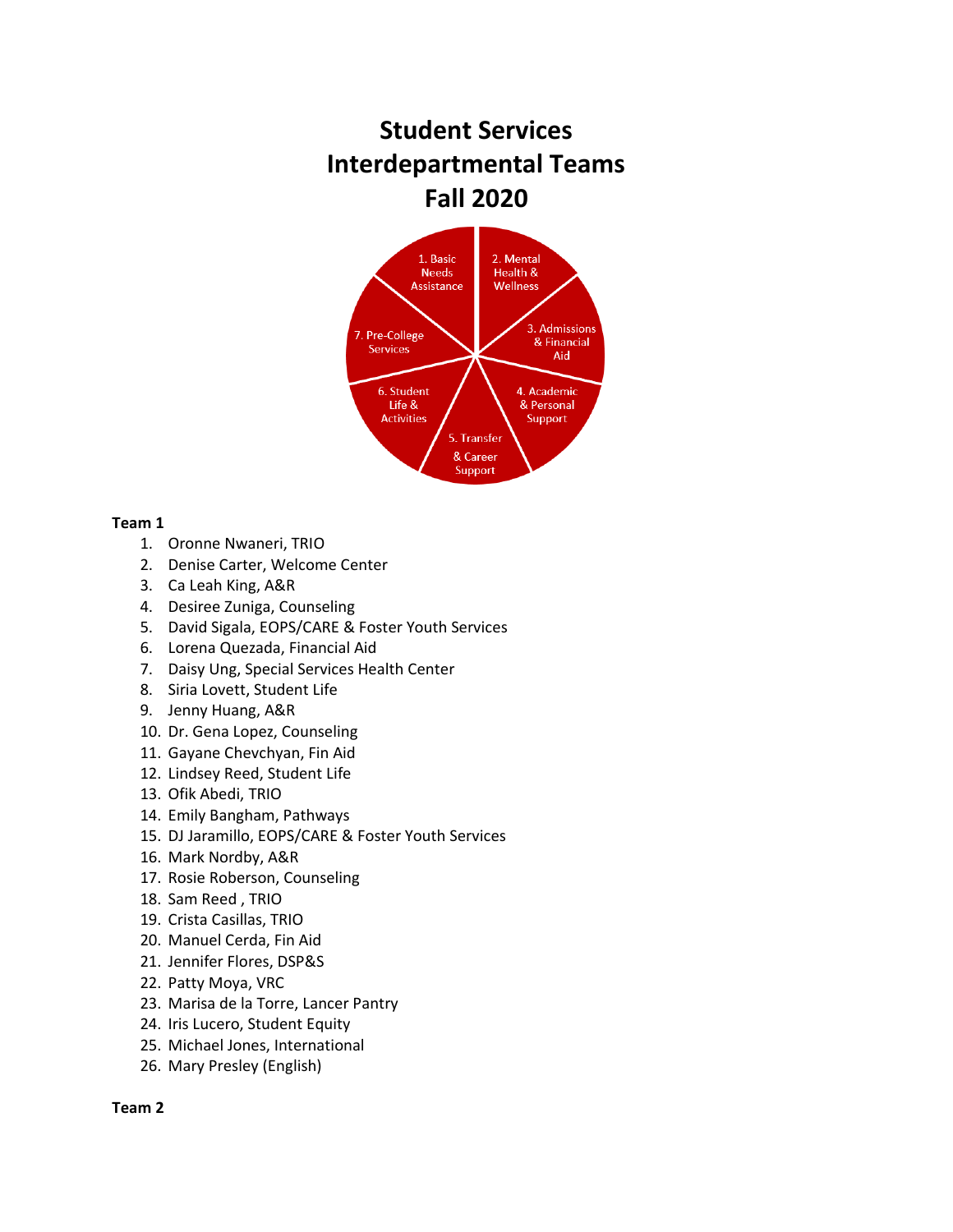- 1. Armando Duran, Counseling
- 2. Terri Powell, A&R
- 3. Darren Parker, A&R
- 4. Katherine Sawoya, A&R
- 5. Fernando Serrano, EOPS/CARE & Foster Youth Services
- 6. Amy Cheung, Counseling
- 7. Trevor Brackett, Counseling, The Academic Athletic Zone
- 8. Hillina Jarso, Cal WORKS
- 9. Alan de la Vara, Outreach
- 10. Denise Albright, EOPS/CARE & Foster Youth Services
- 11. Felisia Mitchell, Fin Aid
- 12. Leticia Velez, Special Services DSPS
- 13. Carmita Veliz, Special Services Health Center
- 14. Sharon Hinton, Student Life
- 15. Angie Alvarez, Pathways
- 16. Karen Gonzalez, Special Services Health Center
- 17. Stephan McGrue, TRIO
- 18. Dr. Maribel Morales, EOPS/CARE & Foster Youth Services
- 19. Pamela Klein, Special Services DSPS
- 20. Lan Truong, Counseling
- 21. Cathy Chen, International
- 22. Andrea Neumann, VRC
- 23. John Shaw, A&R
- 24. Jonalyn Than, Student Health Services
- 25. Andrew Daniels (BET)
- 26. Dana Stoddard (KHA)
- 27. Lei Zhao (Nat Sci)

- 1. Tameka Alexander, Outreach & Transfer
- 2. Betsey Porter, A&R
- 3. Myriam Altounji, Counseling
- 4. Anh Ha, Counseling
- 5. Elizabeth Garcia, Fin Aid
- 6. Lanh Vo, Fin Aid
- 7. Dawn Clingerman, Special Services DSPS
- 8. Ricardo Castillo, Special Services DSPS
- 9. Emily Luo, Special Services Health Center
- 10. Tsianina Sturges, Student Life
- 11. Maggie Regalado Rivera, TRIO
- 12. Tito Altamirano, Pathways
- 13. Dr. Ketmani Kouanchao, Special Services
- 14. Jeanette Pace, Pathways
- 15. Vincent Ngo, Counseling
- 16. Rosa Villegas, International
- 17. Andrea Jayasekera, Cal WORKS
- 18. Antonio del Real, Career Counseling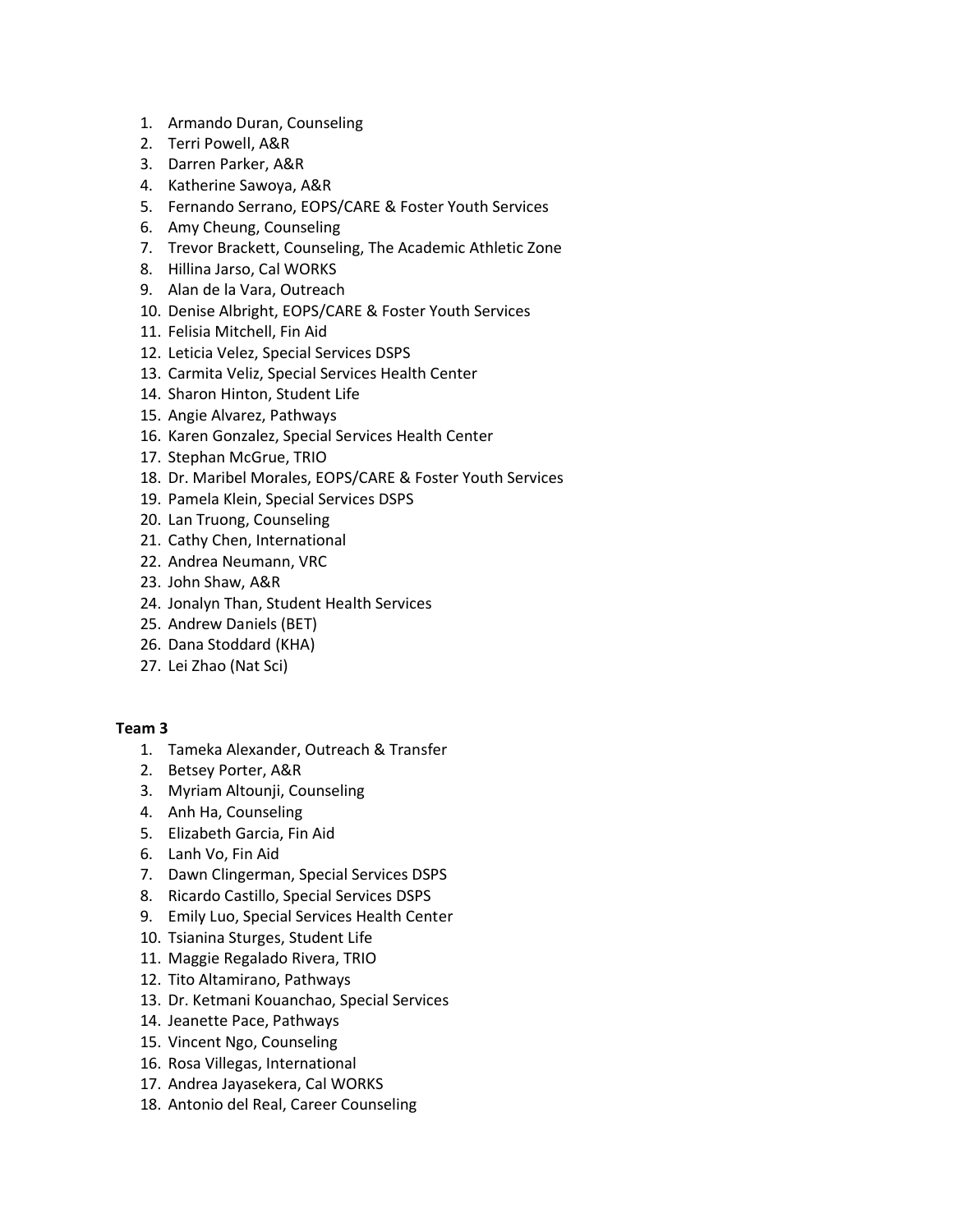- 19. Katina Williams, Transfer & Outreach
- 20. Monica Contreras, Special Services DSPS
- 21. Diana Kiaman, A&R
- 22. Mark Sakata, Special Services
- 23. Alison Johnson, Personal Counseling
- 24. Rudy Aguilar (KHA)
- 25. Louis Tripodes (Math/CS)
- 26. Mary Timmer (Nat Sci)

## **Team 4**

- 1. Niki Dixon, EOPS/CARE & Foster Youth Services
- 2. Homa Nelson, A&R
- 3. Tomas Riojas, Counseling
- 4. Alejandra Toribio, Counseling
- 5. Salpy Mankerian, Career
- 6. Han Dao, Fin Aid
- 7. Jamaar Walker, Counseling
- 8. Olivia Loo, International
- 9. Pablo Carreon, Counseling
- 10. Maria Bustamante, Fin Aid
- 11. Mark Mintz, Special Services DSPS
- 12. Carmen Stephens, Special Services DSPS
- 13. Marcos Brianos, Personal Counseling
- 14. Jordan Hernandez, TRIO
- 15. Evelyn Linares, Student Services
- 16. Ana Ramos, Counseling
- 17. Marisa de la Torre, Special Services, LancerPantry
- 18. Matthew Morgan Pegues, Student Life
- 19. Susie Herrera, Special Services, Social Services
- 20. Rebecca Arden, Fin Aid
- 21. Robert Gordon, Upward Bound
- 22. James Bull, Pathways
- 23. Ann Walker, Student Health Services
- 24. Patty Bellali (KHA)
- 25. Leo Castro (Nat Sci)
- 26. Debra DeLao (Nat Sci)

- 1. Rebecca Cobb, Student Life
- 2. Dr. Cecilia Medina Adamo, Counseling
- 3. Jeannie Sullivan, A&R
- 4. Jeff Hupp, Counseling
- 5. Nancy Ramirez, Special Services Health Center
- 6. Carol Calandra, Special Services VRC
- 7. Rosemarie Cervantes, Special Services DSPS
- 8. Dr. Brock Klein, Pathways
- 9. Sara Aldas, Counseling
- 10. Sharis Amirian, Counseling